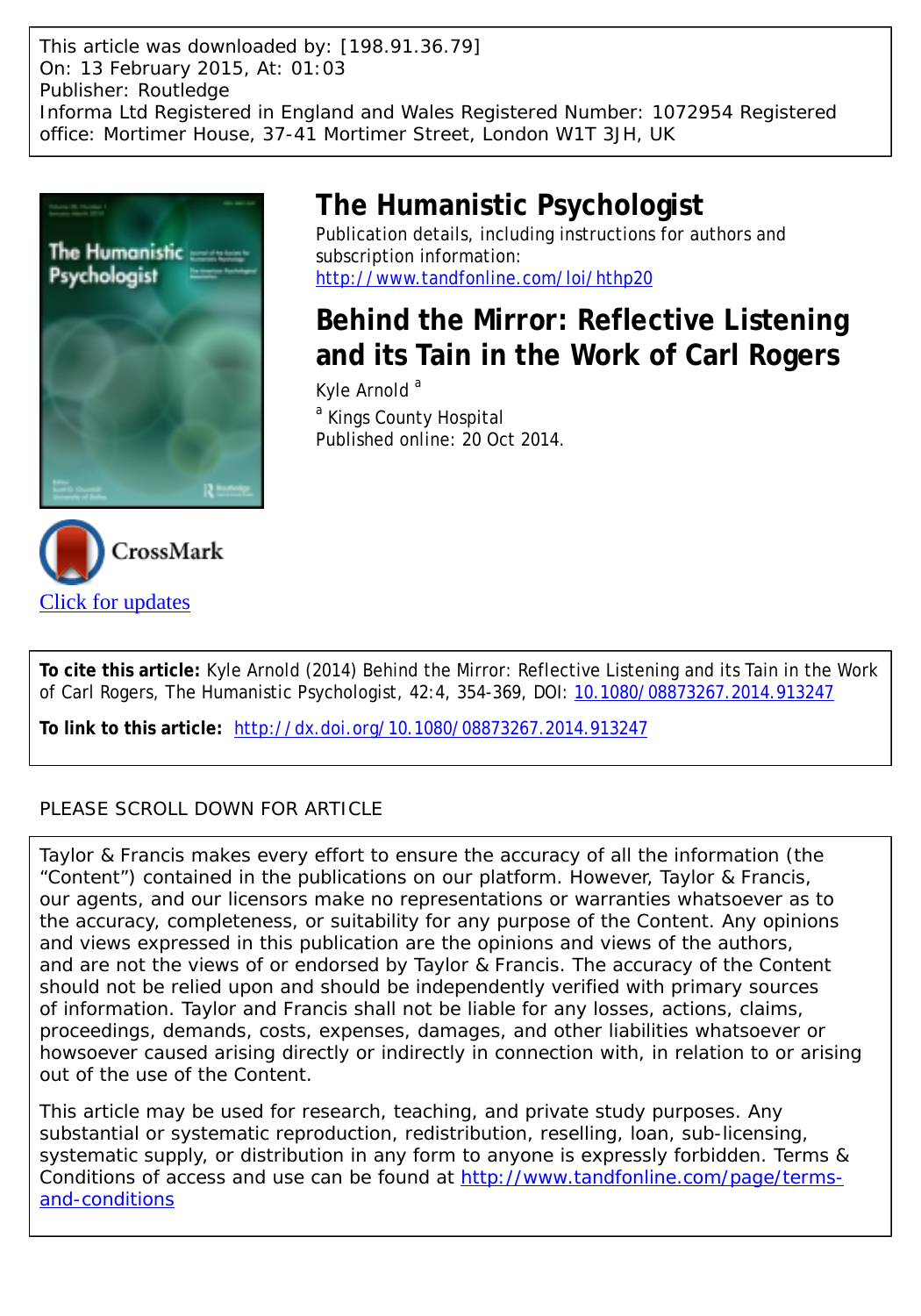## Behind the Mirror: Reflective Listening and its Tain in the Work of Carl Rogers

#### Kyle Arnold

Kings County Hospital

Although Rogerian reflective listening is considered a fundamental therapeutic practice, it is widely misunderstood. This article endeavors to dispel myths about Rogers' reflective approach through detailed readings of his work, while also opening up a central problematic in Rogers' thinking. Rogers struggled repeatedly with the dilemma of how the therapist can faithfully reflect the client's experience while avoiding insincerity. The metaphor of a mirror and its *tain*, or back surface, is used to guide a close analysis of how Rogers grappled with the tension between the therapist's reflective listening process and his or her inner experience while reflecting. It is shown that each of Rogers' revisions of his conceptualization of reflective listening constitutes a dialectical shift that opens a different approach to the problem of the tain, eventually concluding in an interactional formulation of reflection as the provision of tentative therapist understandings designed to be amended in response to client feedback.

Although Rogerian reflective listening is considered to be an elementary psychotherapeutic practice, few psychotherapeutic practices are as commonly misunderstood. Often, reflective listening is incorrectly taught as a verbatim repetition of the client's speech. Moreover, its conceptual rationale is rarely explicated in textbooks. For these reasons, reflective listening is sometimes caricatured by therapists as a mechanical parroting back of the client's words (Cissna & Anderson, 1994; Gendlin, 1962; Rogers, 1986; Sundararajan, 1995). However, there is more to reflective listening than meets the eye. Reflective listening is a complex practice that was repeatedly revised over the course of Rogers' career, and has assumed new meanings in the context of contemporary treatment approaches (Gendlin, 1996; Miller & Rollnick, 1991).

One reason for the widespread misunderstandings of reflective listening may be the scarcity of close analysis of Rogers' work by scholars. Despite the fact that Rogers' theories are reputed to have generated more research than those of any other American clinical psychologist, Rogers is rarely studied in psychology programs (Elkins, 2009). Although Rogers is believed by many psychologists to rival Freud in his professional stature in the field (Hagbloom, 2002; Smith, 1982), the balance of Rogers and Freud scholarship is heavily tilted towards the latter. The literature is replete with close readings of Freud's writings on sexuality, the unconscious, dreams, literature, and psychopathology. Scholars build entire careers out of fresh investigations of the minutest features of Freud's work. Close readings of Rogers, by contrast, are relatively few and far between (rare exceptions include Brodley, 1999; Ellingham, 1999; Kirschenbaum, 2007; Sundararajan,

Correspondence should be addressed to Kyle Arnold, PhD, 383 Stratford Rd 2nd Floor, Brooklyn, NY 11218. E-mail: kyletarnold@gmail.com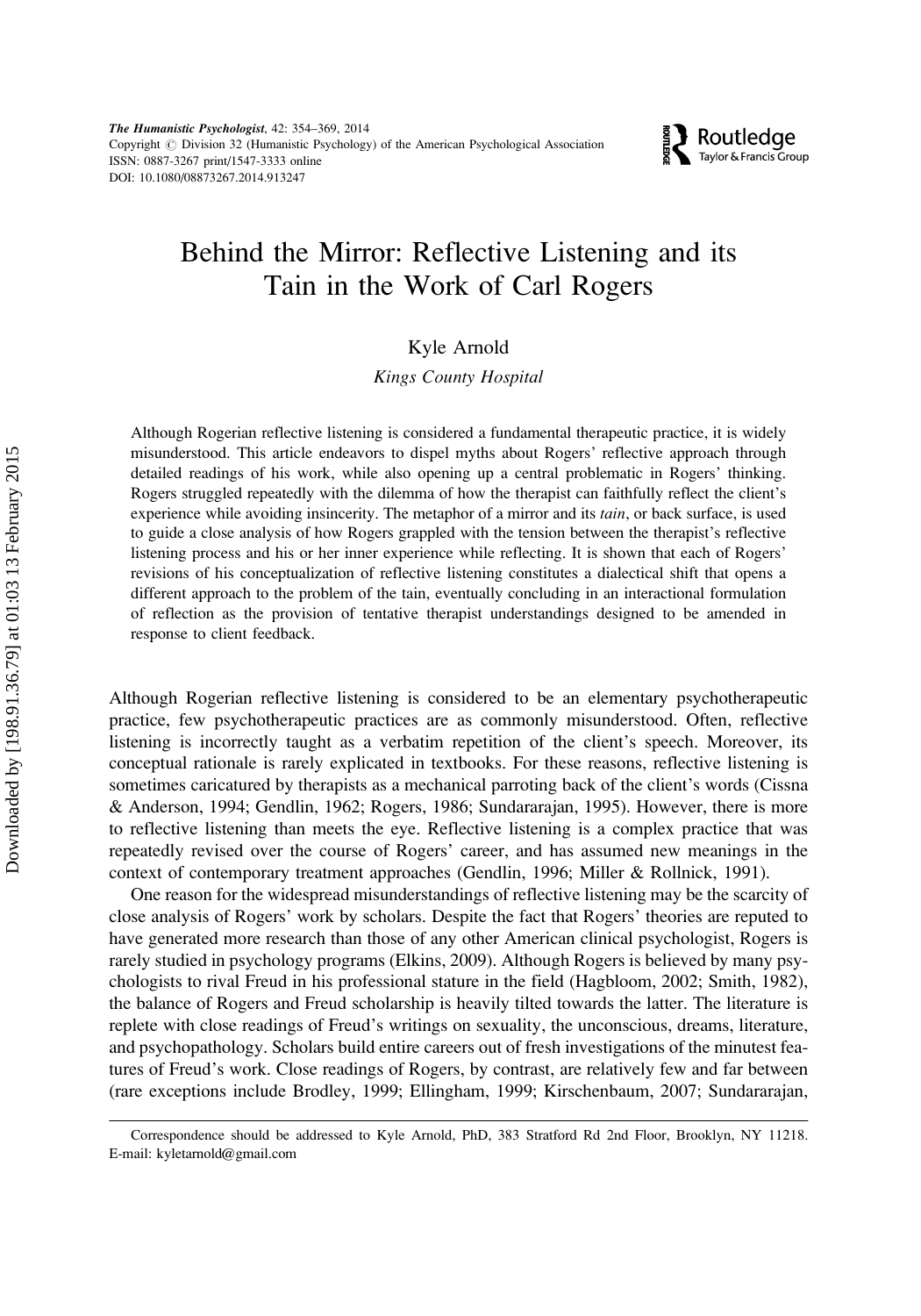1995). Perhaps this imbalance has occurred because Freud's writing is intimidatingly technical, whereas Rogers' writing is deceptively transparent. Every reader of Freud knows that he is challenging to understand. However, readers of Rogers may make the assumption that they can grasp what he means without careful study.

In this article, I unpack the concept of reflective listening in Rogers' work. I endeavor to clarify the underlying rationale and structure of this misunderstood practice, and offer a fresh perspective on its contradictions. Specifically, I use close readings of the writings of Rogers to highlight the dialectical tension between the person-centered therapist's reflective activity and her inner experience. My reading is guided by Rogers' use of the metaphor of the mirror in his clinical theorizing. I explore an unformulated contradiction in Rogers' clinical theory by drawing attention to an implicit aspect of Rogers' image of the mirror: the mirror's tain, or hidden back surface. Although the tain supports the reflective surface of the mirror, it is not necessarily reflective. Like the back of a mirror, the therapist's inner process does not necessarily match the client's experience, even though it supports the practice of reflective listening.<sup>1</sup> Consequently, reflective listening can be perceived as insincere, potentially violating one of Rogers' core conditions of effective psychotherapy: therapist congruence.

A key concept in my reading of Rogers is dialectic. Dialectic refers to a process in which necessary configurations of development are superseded from within when they outgrow their own structure (Hegel,  $1807/1976$ ). In a dialectical process, each developmental stage of that process is bedeviled by internal contradictions that force it to move beyond itself. I contend that Rogers' understanding of reflective listening develops in a dialectical fashion. Throughout his clinical writing, Rogers grapples with conflicting demands for the therapist's empathy, on the one hand, and her genuineness, on the other. Rogers' struggle with these conflicting demands contributes to dialectical shifts in his conception of reflective listening. Over the course of his career, Rogers' position on reflective listening passes through three crucial moments. Initially, Rogers conceives of reflection as a minimalist technique designed to maintain absolute fidelity to the client's emotional experience to facilitate catharsis. Reflection, in Rogers' original formulation, is a product of therapist self-restraint. However, Rogers later realizes that strict selfrestraint lends itself to insincerity on the part of the therapist. Accordingly, he comes to view reflection as a means of congruently implementing underlying therapist attitudes of empathy and acceptance. Yet, this approach, too, seems to lend itself to a kind of insincerity. Eventually, Rogers outgrows the concept of reflection and reshapes it into interactional concepts of empathic listening and testing understandings. These interactional concepts do not eliminate the opposition between empathy and genuineness, but reframe it as a generative tension that drives the psychotherapist's empathic activity.

#### A FLAWLESS MIRROR: TECHNIQUE, RESTRAINT, AND CATHARSIS, 1942–1946

In Rogers's first book on adult psychotherapy, *Counseling and Psychotherapy* (Rogers, 1942), he emphasizes the counselor's precise and sustained fidelity to the client's emotional experience. Stressing the therapeutic benefit of affective expression, Rogers describes how the therapist

<sup>&</sup>lt;sup>1</sup>Some readers may be familiar with the conceptual use of the theme of the tain from Gasche's 1986 book, The Tain of the Mirror: Derrida and the Philosophy of Reflection. However, my approach and Gasche's have little in common, with the exception of a shared Hegelian influence.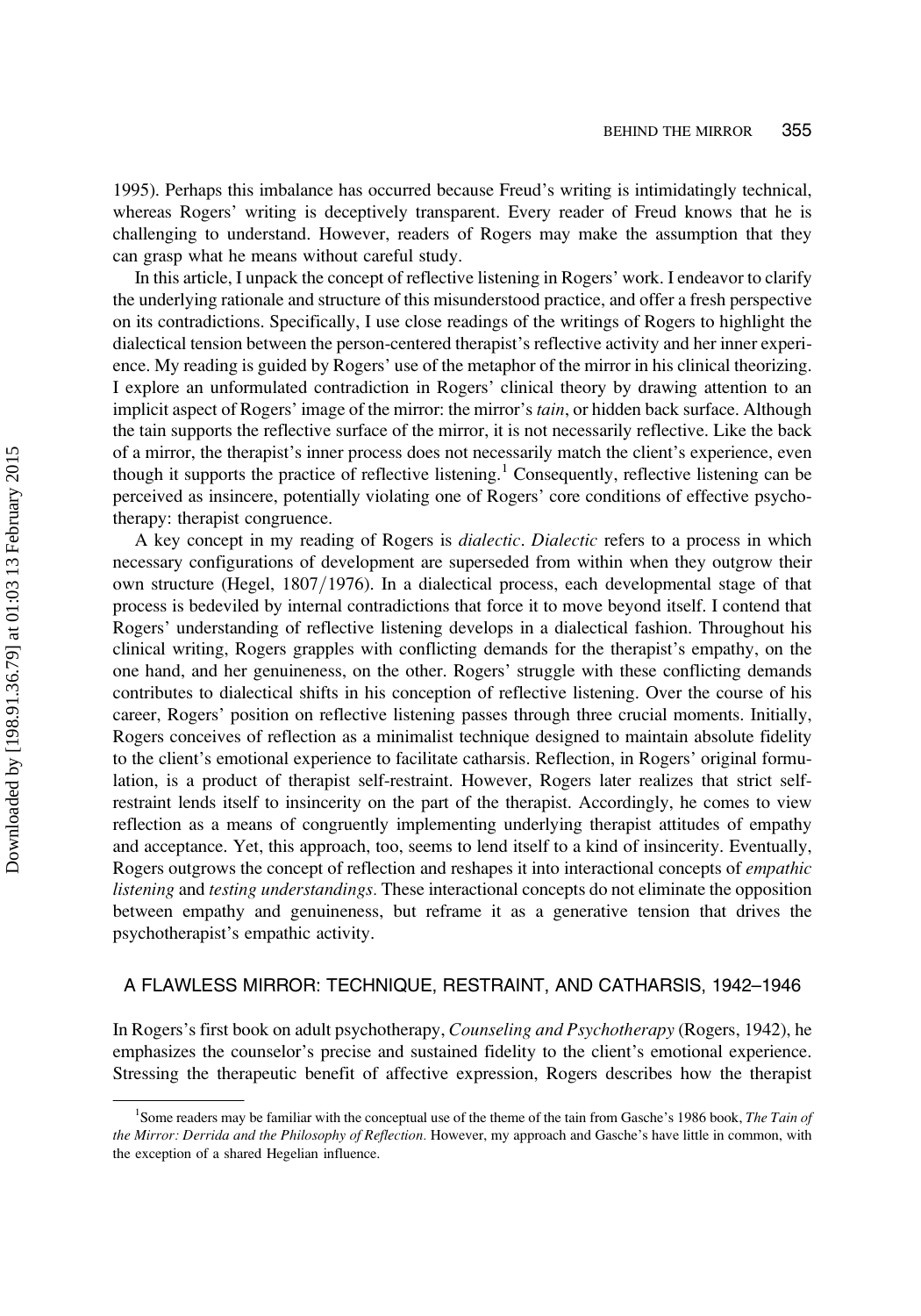can facilitate that expression. Rogers contrasts his position with the interpretive psychoanalytic technique that was dominant at the time. Rogers warns against the overzealous use of psychoanalytic techniques, contending that interpretations of the client's dynamics can heighten defensiveness and inhibit emotional expression. Because the psychoanalytic therapist intrudes into frightening parts of the client's mind, she can become an object of dread. As Rogers (1942, p. 196) puts it, ''The counselor and his interpretations become something to be feared.'' Rogers is saying, essentially, that psychoanalytic interpretations can create an iatrogenic phobia of the therapeutic process itself.

Rogers' criticism of psychoanalytic interpretations sets the stage for his presentation of an alternative technique, which is perhaps his earliest version of what would later be referred to as reflective listening. Contrasting his clinical approach to Freudian interpretation, Rogers endorses a different clinical procedure called a clarification that further articulates the client's understanding of themselves. Rogers offers two guidelines for clarifications. First, they must be crafted exclusively out of what the client has already said, and second, they must clarify an insight that the client has already had. They are amplifications and integrations of previous client remarks. Accordingly, whereas interpretations make unconscious material conscious, clarifications develop material that has already been raised to the level of consciousness (Kirschenbaum, 1979). It is as if Rogers 1942 strips interpretations so bare that their interpretive function is removed.

In writing of clarifications, Rogers highlights the tension between therapists' inner thoughts and what they should actually verbalize to clients. For example, as a client talks about her life, Rogers notes, her therapist will naturally detect problematic patterns in how she reacts to life situations. Observing these patterns, the therapist will feel a powerful urge to tell the client about them. However, acting on this urge will likely raise the client's defenses. Accordingly, therapists must exercise restraint and keep their insights to themselves. Rogers' recommendations verge on the Puritanical. He portrays a therapist whose mind is roiling with insights about the client that could spill over at any moment into impulsive interpretations. Resist the temptation to excess, is Rogers' underlying message. Less is more. In this sense, despite Rogers' departure from psychoanalytic tradition, a strong Freudian influence is apparent. Rogers' admonitions about the therapeutic mirror sound like echoes of classical Freudian rules requiring the therapist to present a blank screen to the patient (Freud, 1912; Mitchell, 1997). Freudians of Rogers' era counseled therapists to withhold self-expression, advice, reassurance, and other conventional responses to suffering, largely because they believed that it was necessary to frustrate the client's wishes for a more personal interaction to allow the transference to emerge in an uncontaminated form. In a sense, then, the Rogers of 1942 is more classical than the most classical Freudians. He wants the therapist to be so neutral that even interpretation is prohibited. In this early formulation, reflective listening or ''clarification'' is what is left over when all nonneutral moves are removed from the therapist's repertoire.

Rogers' early concept of therapist nondirectivity synthesizes and distills many of his Puritanical recommendations. He describes in minute detail many of the routes by which the counselor using a traditional directive approach selects the topics and goals of the counseling session. Rogers offers several core criticisms of the directive approach. For one thing, he contends that the counselor who decides upon the goals of treatment without input from the client might prevent the client from articulating their own goals. Furthermore, Rogers fears, a directive approach risks making the client dependent on the counselor to solve personal problems. Moreover, he claims that the directive counselor can inhibit the client's freedom of self-expression by deciding for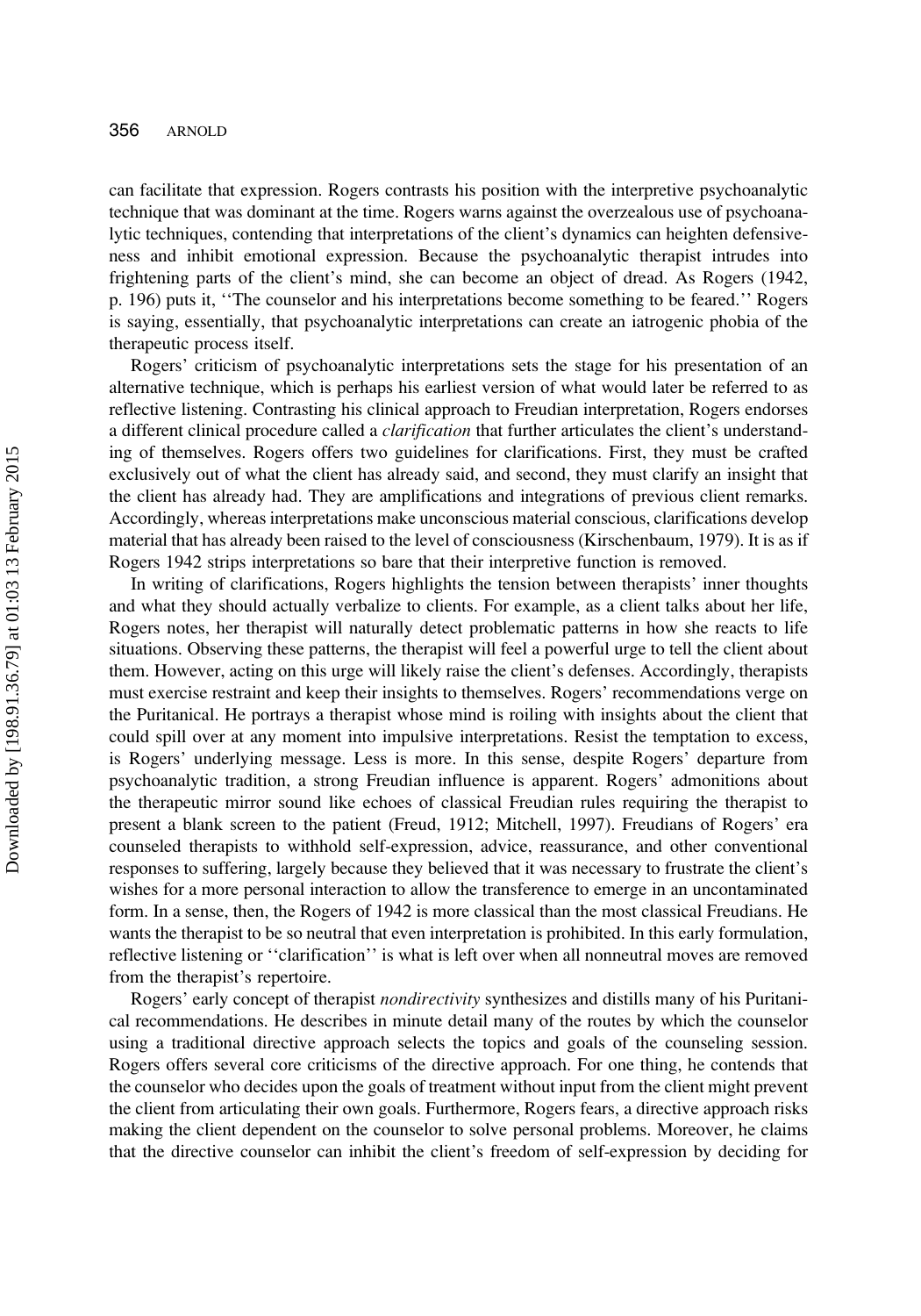the client what topics should be discussed. Finally, and perhaps most dramatically, Rogers worries that the counselor will exert a Svengali-like influence on the client by using his or her ''persuasive powers'' (Rogers, 1942, p. 118). Therapist directiveness, he warns, is a dangerous temptation that the therapist had best resist.

In the last three of these criticisms of directive counseling, Rogers remains aligned with many of the concerns of mainstream Freudians of his era. Like the Freudian mainstream, he is troubled by the myriad of ways therapists could exert inappropriate influence over their clients by means of suggestion. The fear of suggestion has a long history in psychoanalytic thought, its deep roots extending into psychoanalysis' origins in 19th century practices of hypnotism and mesmerism. Rogers' take on the problem of undue therapist influence is broader than that of the Freudians, however. For although traditional psychoanalysts would often consider clients' stated goals to be defensive distractions, Rogers 1942 believes that therapists who ignore their clients goals interfere with their clients' freedom. Once again, it is as if Rogers were radicalizing the Freudian concept of technical neutrality in the service of an absolute fidelity to the client's process. Rogers feels that in the nondirective approach that he recommends, therapist influence is appropriately and safely limited. Like the word *nondirective* itself, the approach Rogers describes is characterized largely negatively, by the techniques that are absent rather than those that are present. A nondirective approach excludes advice, argument, persuasion, preconceived selection of topics, and other obvious forms of therapist influence. It is defined chiefly by what it prohibits.

Despite the affinities between Rogers' 1942 reasoning and that of the classical Freudian mainstream of the early 1940s, there are critical differences. Whereas the classical Freudian inhibits ordinary human interactions with clients to achieve a kind of pure, quasi-scientific objectivity, Rogers inhibits ordinary interactions to convey greater acceptance of the client's feelings. Indeed, it is the acceptance of feelings, he contends, that is the active ingredient in the procedure of reflection of feelings. By restating the client's remarks without interpreting them, the therapist communicates an attitude of acceptance that makes the client feel safe enough to lower his or her defenses and release his or her feelings. Importantly, Rogers underscores the therapeutic effect of acceptance on the granular level of the moment-to-moment process in session. Acceptance, for Rogers 1942, is more than a general attitude. It is a specific response to each of the client's utterances at each moment in session. Using clarifications, the therapist accepts this client expression, then that one, then this one, then the next one, almost as if  $s$ /he were stamping each individual client expression with a seal of acceptance. The sequence of client-expression-followed-by-therapistacceptance builds momentum. As each expression is accepted by the therapist, the client is able to more fully express additional unexpressed feelings. After the client's negative feelings are sufficiently released, positive feelings emerge, and then, insight emerges spontaneously. As this process builds and crests, Rogers claims, behavioral changes occur naturally (Rogers, 1942).

Although Rogers rarely uses the motif of the mirror in his 1942 book, its few appearances are of note. Describing the best clinical approach for moments when the client expresses painful negative feelings, Rogers recommends that the therapist operate as a ''mirror'' whose purpose is to increase the client's awareness of these feelings, no matter how much they may wish to protect the client from negative feelings by disputing them. Again, the theme is self-restraint against inner temptation. When therapists want to jump in and help clients, they ought to hold back and instead draw attention to clients' own feelings. Later, Rogers refers to a session transcript that shows how a therapist was effective by ''mirroring the client's attitudes in order to bring them more clearly into consciousness'' (1942, p. 361). As Rogers indicates, the therapist in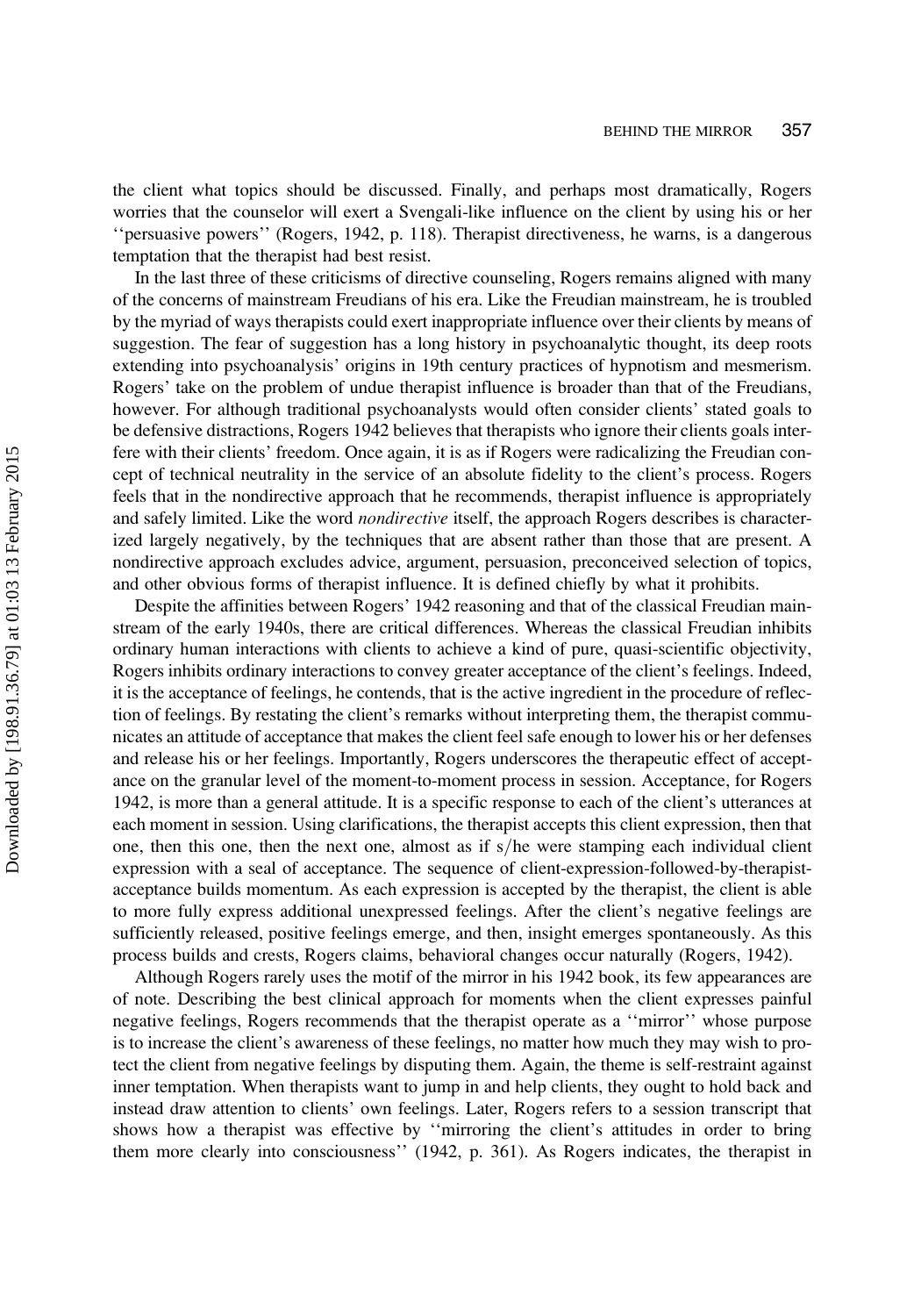the transcript specifically mirrors the client's *attitudes*, rather than the client's actual words. In this transcript, the therapist rarely says anything that could be construed as a reflection of the client's speech. In addition to the aforementioned uses of the word *mirror*, Rogers uses the word ''reflect'' three times in relation to therapist responses (pp. 158, 203, 352), all when examining transcripts of therapy sessions. In two of these, Rogers refers to therapist responses that accurately recognize the client's feelings, and in one, to responses that accurately state the client's point of view. In all these cases, Rogers intends to show that accurate therapist recognition of the client's feelings reduces inhibitions against expressing feelings in session, and carries forward the cathartic process that he views as a basic ingredient of therapeutic action.

The picture that Rogers 1942 paints is of a low risk and minimalist therapeutic approach in which the therapist is almost exclusively devoted to crafting statements that accurately reflect the client's affective experience. In Rogers 1942, the therapeutic mirror is a product of discipline and artifice. Therapeutic reflection does not emerge naturally in the therapeutic relationship, and is created by inhibiting spontaneous impulses. It must be actively constructed by a highly controlled therapist who prevents his or her thoughts and impulses from clouding the mirror. In this sense, the Rogerian therapeutic mirror of 1942 is artificial and even deceptive. Most of the therapist's spontaneity seems to be hidden behind it. Moreover, a great emphasis is placed on avoiding mistakes of various kinds, accentuating the impression that to come out from behind the mirror is not only ineffective but harmful. The mirror is fragile; it may shatter if mishandled. Watch out.

Rogers' next major work on psychotherapy, Counseling with Returned Servicemen, is coauthored with one of his graduate students, Jonathan Wallen (Rogers & Wallen, 1946). Written in the wake of World War II, the book is meant to address the need for rapid training of counselors to cope with the overwhelming influx of war veterans in need of psychotherapy services. Rogers and Wallen claim that their restrained approach to therapy is safer than directive or interpretive approaches, as it does not require extensive knowledge or experience on the part of the therapist. They suggest that therapist procedures ought to strive for three main goals: first, to help the client to express themselves with minimal fear and defensiveness, second, to help the client to more clearly perceive themselves, and third, to help the client accept and own their motivations. Rogers and Wallen contend that to achieve these three goals, only two therapist moves are needed: *simple acceptance* of the client's remarks with statements like "I see" or "yes," and reflection of feeling (p. 31). In his discussion of the latter, which he portrays as the ''most important of all counseling techniques,'' Rogers and Wallen (p. 31) again suggest that the therapist function as a ''mirror by which the client may see himself.'' Regarding what precisely it is that the therapist is supposed to reflect, Rogers and Wallen sometimes refers to the client's feelings, but at other times to so-called *emotionalized attitudes*. Although Rogers and Wallen recommend that the therapist devote their attention exclusively to identifying the feeling the client is expressing, the range of targets for reflection is much broader in scope than specific feelings alone. For example, Rogers and Wallen (1946, pp. 31–32) give the example of a client who feels his wife is inconsiderate, and suggests the reflection: ''You feel that she is pretty selfish.'' This is not exactly a feeling per se, and appears to be an example of what Rogers and Wallen mean by emotionalized attitude. Here, the therapist's reflection does not state the client's actual feeling (resentment) but instead, states the client's emotionally toned attitude towards his wife. Most of the other examples of reflections of feeling that Rogers and Wallen cite include a restatement of the overall life context in which the feeling or emotionalized attitude is embedded, rather than a description of the feeling or emotionalized attitude in isolation.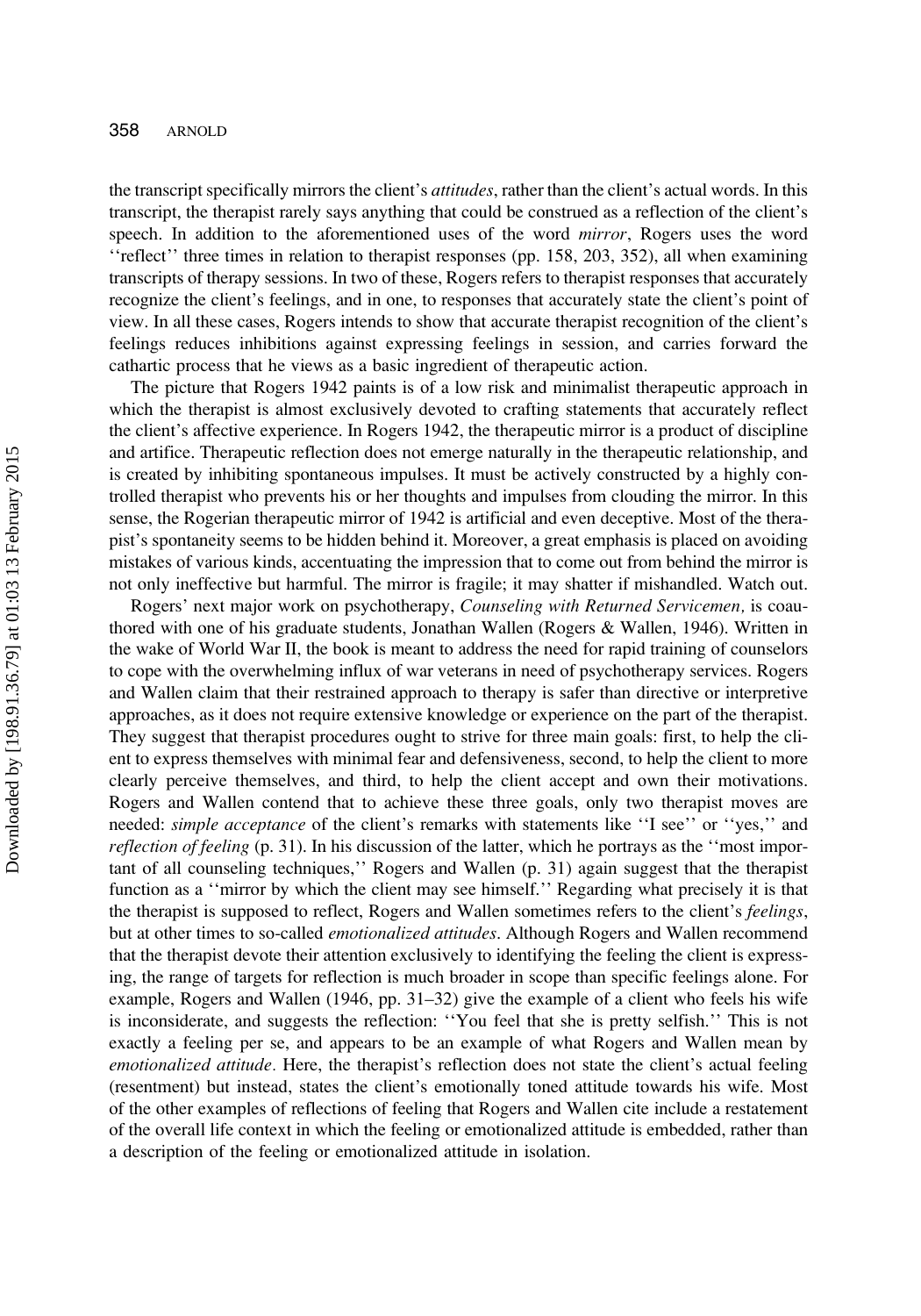Although reflection of feeling may appear simple in principle, Rogers and Wallen argue that it is a challenging technique to master. For one thing, it demands extraordinary self-discipline on the part of the therapist. The therapist must not jump ahead to feelings that the client has not yet expressed, but stick to reflecting the emotional essence that the client has already expressed. The therapist must refrain from judgment, from advice, and from diagnostic evaluation. As part of conveying acceptance to the client, the therapist must abstain from expressions of shock, surprise, disapproval, or strong approval. Indeed, it is through the therapist's attitude of acceptance that the client will learn to face and accept her or his own feelings, rather than denying them. As clients express and accept their feelings in the relationship with therapists, they also learn to recognize and accept their real selves, as distinct from the social masks they may wear. Self-expression coupled with self-acceptance leads naturally to greater self-awareness. Insight naturally leads to a clearer perception of the choices available to the client, and therefore to concrete actions. To facilitate this growth process, the therapist must not impose his or her needs on the client. Insofar as the therapist's own needs interfere with the therapeutic process, they must be kept out of the consulting room. The therapist's attention on the client's feelings must remain steady and undistracted. Rogers and Wallen are strict purists in this regard. For example, they present a segment of a therapy session in which a client complains that he grew up in a family in which emotion was not expressed, and that this formative experience caused difficulties with his wife since the beginning of his marriage. The therapist asks (Rogers & Wallen, 1942, p. 32) ''How long have you been married?'' According to Rogers and Wallen, such factual questions are countertherapeutic, as they elide the client's expressed feelings and interrupt the client's process. They don't go with the flow.

In this regard, the strictness of Rogers and Wallen's approach is reminiscent of classical Freudian prohibitions against interrupting the flow of a patient's free associations. Both approaches envision a complimentary relationship between therapists and clients in which therapists restrict their behavior to make room for the client's freedom of expression. Yet, there are dramatic differences between the two approaches. For one thing, Rogers and Wallen have a different rationale than Freud for letting patient flow proceed unimpeded. Freud thought that the free flow of associations was important because it could reveal the patient's unconscious complexes (Freud, 1900, 1912, 1913). From this perspective, free association is primarily a source of data that are collected to inform the therapist's interpretations. For Rogers and Wallen, by contrast, the patient's self-expression is an organic process of growth in its own right, not only a source of information. Apparently, they believe that even minor interruptions of the continuity of this natural process can derail it. Second, for Rogers and Wallen, client self-expression unfolds most smoothly in the presence of a therapist who actively responds, rather than reclining in silence while tracing the client's associative threads.

In Rogers and Wallen (1946), then, reflection of feeling occupies a complicated position joining discipline with flow. Reflections can only facilitate the client's flow because they are not swept away by it. A remark that impulsively expresses the therapist's spontaneous reaction could impose the therapist's needs on the client and interfere with the client's self-guided growth. Therapist spontaneity is largely forbidden, as Rogers and Wallen perceive it as almost diametrically opposed to client spontaneity. For Rogers and Wallen, there is room for only one spontaneous, free speaking person in the consulting room: the client. Even though Rogers and Wallen seem to forbid therapist spontaneity, however, they paradoxically claim that reflections must be sincere (p. 19). After asserting that the attitude of the nondirective counselor helps to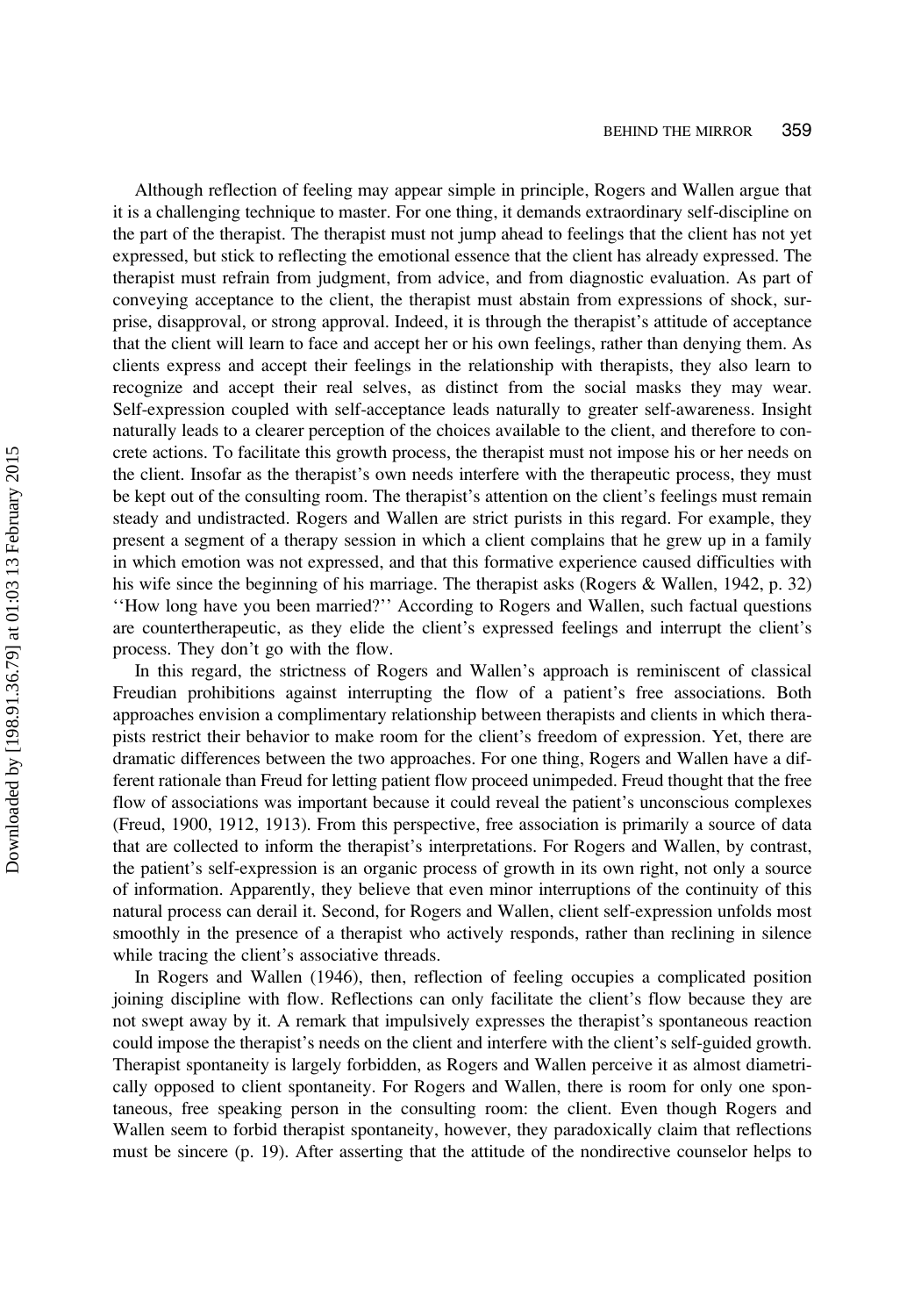facilitate the client's sense of confident independence, they (Rogers & Wallen, 1946, p. 19) write: ''For most beginning counselors...some time is needed before they fully appreciate the importance of their attitudes toward the client and his problem ... the use of certain counseling techniques merely *as* techniques leads to a lack of sincerity unless the counselor himself develops a genuine appreciation of the process of therapeutic counseling. This emotional sincerity can only be gained through experience.'' In this nearly parenthetical recommendation, Rogers and Wallen reveal an emerging awareness of the problem of the tain. Let's unpack their remarks carefully. Rogers and Wallen identify a problem—insincere use of counseling techniques with the client without clearly articulating why it is a problem. One could ask: Why *not* be insincere? Why not treat the client by saying whatever needs to be said, sincere or not? After all, the surgeon does not worry about whether his or her stroke of the knife is sincere before he or she starts cutting. Rogers and Wallen, on the other hand, simply assume that insincerity is undesirable without saying why. Moreover, they don't offer a theoretical account of what it is that insincerity consists in, offering only the qualifier that the kind of sincerity they refer to is ''emotional'' sincerity. Insincerity, here, is a kind of undefined bad emotional quality that occurs when beginners implement techniques without the right attitudes.

Rogers and Wallen's remarks are somewhat misleading, in that they unearth a profoundly complex issue only to reassure readers that the issue will naturally resolve itself. For Rogers and Wallen 1946, the problem of insincerity is, apparently, merely a result of inexperience. It is a developmental phase that counselors will naturally outgrow given time. Sincerity is not a state towards which the counselor must actively strive, but a developmental level requiring nothing more than an accumulation of experience reaching some unspecified threshold. It is as if Rogers and Wallen both raise and dismiss the problem of insincerity in the same stroke of the pen.

I propose that Rogers' and Wallen's vague remarks about sincerity are canaries in the coal mine of early Rogerian thought. These remarks represent the failure of Rogers' initial concept of reflective listening to coherently address the tension between accurate reflection and therapist sincerity. Nevertheless, Rogers' and Wallen's emphasis on therapeutic attitudes in addition to technique anticipates Rogers' later and more profound grappling with the problem of technical insincerity. With this emphasis, Rogers and Wallen prefigure Rogers' later shift away from the portrayal of the reflection of feeling as a technical procedure, and towards Rogers' emerging view that reflection is a way of implementing an inner attitude of genuine empathy.

#### EMPATHY FROM THE INSIDE OUT: REFLECTION AS IMPLEMENTATION OF THERAPIST EMPATHY, 1949–1959

From the late 1940's onward, Rogers' fastidious emphasis on the technical details of the disciplined reflection of feelings is increasingly superseded by an emphasis on the underlying therapist attitudes expressed by reflections (Kirschenbaum, 1979). Rogers begins to awaken to the fact that by advising therapists to so strictly restrain themselves in the service of the client's process, he had undermined their ability to provide the genuine responsiveness required to nurture that process. In the Rogerian counselor's very effort to reflect the client's feelings with unwavering truthfulness, her reflections become compromised by a mechanical insincerity. In a pivotal 1949 article, Rogers writes that his previous writings overemphasized technique, when in fact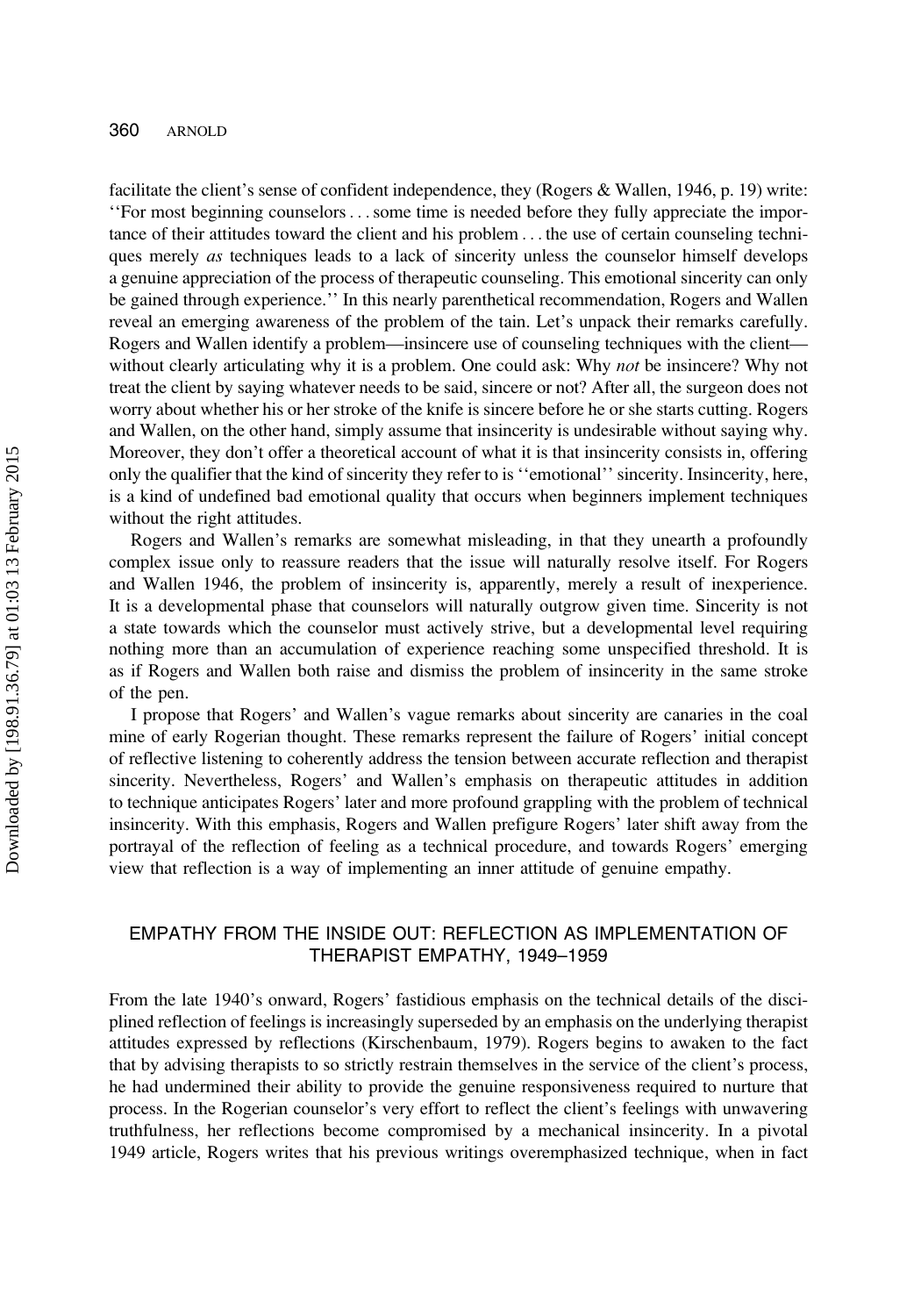the therapist's attitude is also vitally important (Rogers, 1949). For Rogers 1949, a method of therapy is only effective when it is consistent with the attitude of the therapist. If reflection of feeling is attempted by a therapist who does not value the client's point of view, for instance, it will be compromised. Therapists cannot avoid expressing their attitudes, whether they do so consciously or unconsciously. If a therapist's underlying attitude towards the client is devaluing, Rogers notes, the devaluation will subtly show through in the tone in the therapist's reflections. Reflection of feeling, then, is not a technique, but a method of implementing client-centered attitudes of acceptance and understanding. These attitudes, in turn, are rooted in the therapist's personality. For instance, the therapist's attitude of respect for the individual worth of each person is a psychological achievement that may only be established after much personal growth. Although Rogers 1949 continues to value the reflection of feelings, he locates it within a context of personal growth and relatedness to others. In much the same way that muscular strength is required to perform a handstand, psychological maturity is required to reflect feelings effectively. Not just anybody can do it. Shades of Rogers and Wallen (1946) are apparent here, with an important twist. In Rogers and Wallen, the ability to use reflections sincerely is a natural result of clinical experience. In Rogers (1949), by contrast, the necessary condition for sincere reflection of feeling is not merely clinical experience but psychological maturity. The effective reflection of feeling demands the therapist's development as a whole person, not only as a clinician.

Although the reflection of feelings implements several therapeutic attitudes, perhaps the most important of these is empathy. To establish an attitude of empathy, the therapist must set aside any frame of reference that is external to the client's viewpoint. Examples of frames of reference to be set aside include diagnostic considerations and evaluations. The therapist must endeavor to see the world as the client sees it, and from their frame of reference. In addition, the therapist must try to perceive the client as the client perceives themselves. Crucially, Rogers (1949) specifies that although the empathic therapist assumes the client's viewpoint, doing so is not the same as emotionally identifying with the client. As in his earlier writings, Rogers advises restraint, and this call for restraint creates a tension in his concept of empathy. Sometimes, he appears to vacillate between advising full absorption in the client's subjective experience and recommending a more detached position. Rogers settles for the position that although empathy is immersive, it is not the same as engulfment in the client's viewpoint. The therapist should perceive the client's hopes and fears, but not be entangled by them. Look, but don't touch.

Despite the increasing stress that Rogers places on therapist attitudes, he continues to fine tune his advice on how to practice the reflection of feelings. He cautions against couching reflections in a declarative form, as doing so transforms them into therapist-centered evaluations of the client's experience. Declarative reflections position the therapist as an authority on what the client feels, rather than facilitating the client's own self-awareness. True empathy, Rogers implies, is inherently provisional. And like empathy itself, a reflection must always be a tentative attempt to perceive the client's internal frame of reference. In this respect, reflections of feeling are verbalizations of thoughts that tend to naturally enter the mind of a therapist who maintains an empathic attitude.

As Rogers' view of the therapist's frame of mind changes, his view of the client's perception of the therapist also shifts. From 1949 on, Rogers contends that client-centered therapists not only hold a mirror up to the client's feelings and attitudes, but also offer themselves as alter egos of the client's self. The client-centered therapist is perceived by the client as a kind of benign doppelganger, a second self. Rogers contents that when the client perceives her- or himself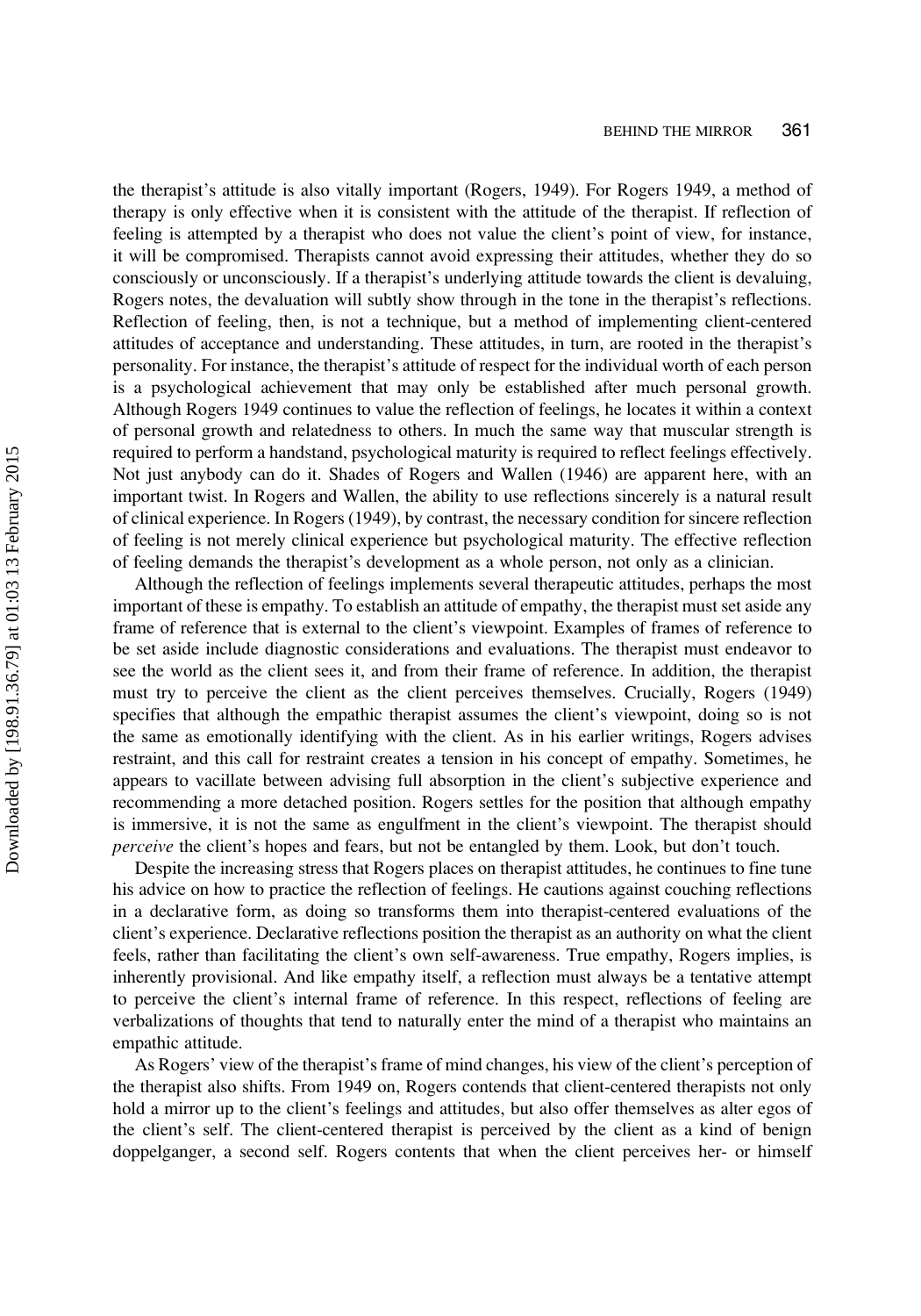reflected in the alter ego of the therapist, the client is better able to understand him- or herself objectively (Rogers, 1949). The experience of objectively perceiving a mirror image of oneself in the person of the therapist sets the stage for greater self-acceptance (Rogers, 1949).

In short, in Rogers' 1949 paper, he struggles with the problem of the tain more directly than he ever had before. Instead of passing over the tension between the therapist's reflections and inner experience, as he had in Rogers 1942, or minimizing it as a product of inexperience as he and Wallen did in 1946, Rogers 1949 problematizes it. He explicitly addresses situations in which the therapist's attitudes gainsay his or her reflections, and identifies these interactions as countertherapeutic. Moreover, he ventures a resolution of the conflict between reflection and sincerity, spelling out the inner moves therapists must make to assume an empathic attitude that will naturally emit accurate reflections. If therapists can sustain an empathic attitude which organically generates reflections, Rogers indicates, their client-centered method will be sincere. When the optimal attitude is achieved, the relationship between the therapist's inner experience and his or her verbalizations becomes nearly seamless. The therapist simply gives voice to her or his thoughts, which are already empathic. Reflections become outer expressions of inner empathy. Artifice is nearly eliminated. Pinocchio transforms from a doll into a real boy.

In three subsequent papers (Rogers, 1950, 1952, 1954) and a book (Rogers, 1951), Rogers further develops this theme. Writing of the therapist's attitude, Rogers (1950, p. 444) now proposes that ''The counselor not only avoids voicing any evaluations of the client ... but, by his immersion in the empathic process, tends to avoid *making* these judgments." In Rogers' early 1942 work, he had painted a picture of a therapist overflowing with inner judgments and reactive impulses that must be contained if the therapist is to effectively clarify the client's feelings. But in 1950, Rogers shifts towards a more radical stance. Now, he advises therapists to not only refrain from *voicing* judgments, but to cultivate a specific mental state in which judgmental thoughts are *precluded*. In the empathic immersion state, the therapist feels a steady urge to understand the client (Rogers, 1954), rather than an urge to judge or evaluate. The locus of the therapist's skill set has begun to shift from the technical details of the therapist's behavior in the consulting room to their capacity to achieve an inner state of highly concentrated empathy. Rogerian empathy is a more extreme and demanding attitude than what is typically considered empathic in the profession of psychotherapy. It is an ideal state of exquisitely sensitive moment-to-moment attunement to the client's flow of experience that is so thoroughly immersive that Rogers (1952, p. 344) goes so far as to call it ''trancelike.'' Indeed, it appears that Rogerian empathy is so psychologically all-encompassing that it transforms the therapist's motivation. So long as the empathy trance is maintained, there is no need for the therapist to inhibit herself, for the trance seems to eliminate all desires other than the urge to understand. The therapist's behavior in the room is most effective when it communicates the understanding of the client's frame of reference that is attained through the empathy trance (Rogers, 1950, 1952, 1954). Indeed, even technically poor clinical moves may succeed when the therapist's attitude is adequately empathic (Rogers, 1950).

If it is true that the therapist's underlying attitude is more instrumental than his or her technique, then it would seem intuitively plausible that that the therapist with the right attitude might be effective with a variety of approaches. In a major 1957 article, Rogers makes this point explicit. Rogers (1957) now contends that therapy methods are only important insofar as they communicate fundamental therapeutic attitudes, and that a variety of methods can do so. Rogers radically de-emphasizes the reflection of feelings, which had formerly been the primary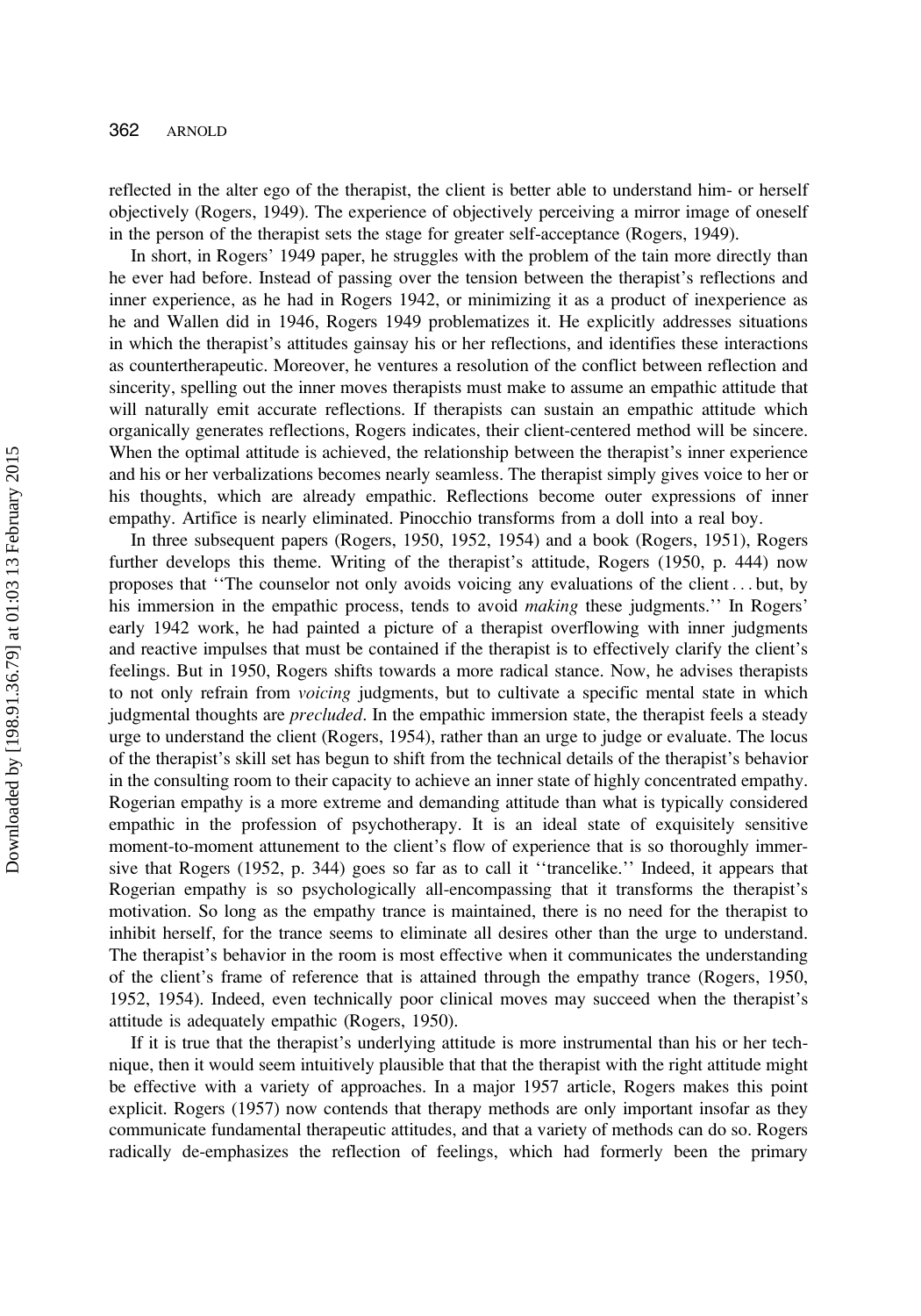procedure of client-centered therapy. Although he continues to maintain that reflection of feeling is a useful vehicle for communicating empathy, he no longer considers it the linchpin of effective therapy. For instance, Rogers (1957) writes that interpretations and other psychoanalytic practices can also communicate empathy if these are performed sensitively.

Further developing his account of the therapist's optimal inner experience in session, Rogers (1957) refines his concept of empathy. As in his earlier 1949 paper, he finesses the problem of emotional identification by indicating that empathy paradoxically combines an *immersion in* and a *detachment from* the client's world. The therapist must "sense the client's private world as if it were your own, but without ever losing the 'as if' quality'' (Rogers, 1957, p. 99). The distinction is subtle. Rogers believes that the therapist should perceive the client's feelings as if they belonged to the therapist, but also that the therapist's own feelings must not become entangled with their perception of the client's. Crucially, the empathic therapist not only understands the client's experience, but also understands how the client views their experience. When the therapist communicates the essence of their empathic understanding to the client, the client experiences a kind of ''penetrating empathy'' (p. 99) that Rogers views as crucial to the therapy process.

In the same paper, Rogers introduces his concept of *congruence*, a more developed and formalized version of the ideas he had previously entertained in scattered remarks about the importance of the therapist's sincerity. Congruence "is the opposite of presenting a façade, either knowingly or unknowingly'' (Rogers, 1957, p. 97). When a person is in a congruent state, their actual inner experience, view of that experience, and outward self-expression align in a seamless whole (Rogers, 1957; 1959). Incongruence occurs, by contrast, when there is a mismatch between a person's inner experience and either their mental representations of that experience, or their outward representation of themselves to others (Rogers, 1957). Although Rogers 1957 claims that congruence is a continuous variable and is not absolute, some degree of therapist congruence is a minimal condition for any therapeutic process to occur. Moreover, the client must *perceive* the therapist as congruent. Although therapists are not expected to maintain congruence in every part of their lives (Rogers, 1957), they are expected to be congruent during the therapy sessions. Rogers finesses this point, however. Although Rogers requires the therapist to be congruent about what she expresses to clients, he exempts the therapist from any demand to disclose her inner life. Although the therapist must not misrepresent herself, she may refrain from fully revealing herself. In other words, Rogers is unwilling to go so far as to advocate full therapist transparency. Shades of Rogers' 1942 emphasis on therapist restraint continue to haunt his thinking.

Rogers (1958/1989) assumes a more straightforward stance towards therapist transparency in a 1958 piece entitled ''The Characteristics of a Helping Relationship.'' Congruence, Rogers notes, builds trust. The client will perceive a reliably congruent therapist as trustworthy and therefore safe, whereas she will perceive a phony therapist as untrustworthy. Clients, Rogers proposes, are hypersensitive to even the most subtle indications of danger in session. Even an apparently mild indicator of danger, like therapist incongruence, may prevent the client from fully relaxing her defenses. When the therapist is incongruent, the client will perceive her as communicating contradictory messages. For example, if the therapist tries to appear accepting when she is actually angry, the client will perceive the therapist as somehow both accepting and annoyed, leaving the client confused and distrustful (Rogers, 1958). It would seem to follow naturally from Rogers' position that a therapist should be fully transparent and let it all hang out, so to speak. Indeed, Rogers writes (1958/1989, p. 119) that "if no feelings relevant to the relationship are hidden either to me or to the other person, then I can be almost sure that the relationship will be a helpful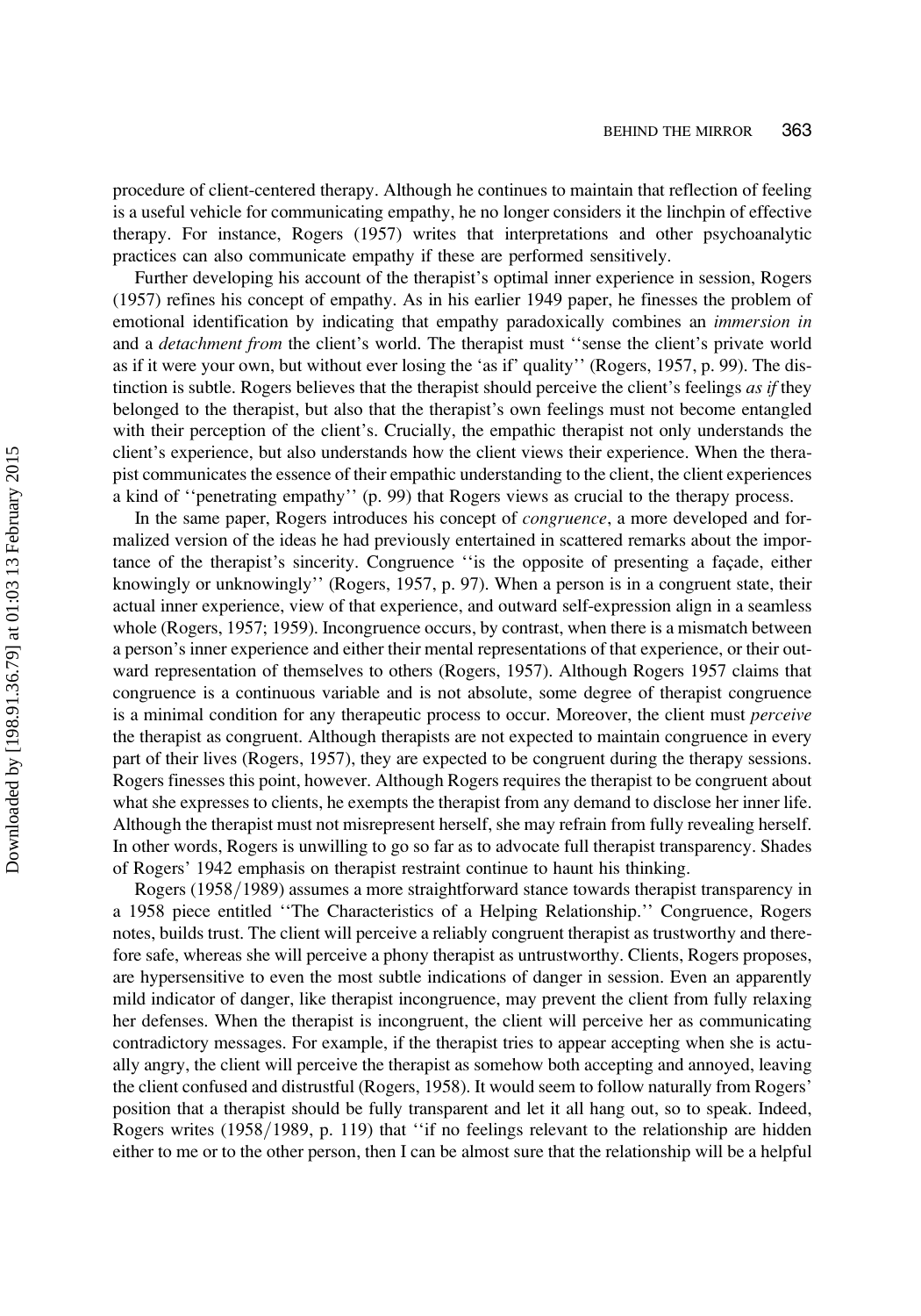one.'' Yet Rogers also continues to claim that an effective therapist must be empathic. As in 1954, Rogers contends that if the therapist is to practice empathy while still meeting the condition of congruence, the therapist must be so empathically immersed in the client's world that any desire to judge the client is eliminated. The effective therapist's expressions of empathic understanding are congruent because the therapist is so deeply engulfed in the client's frame of reference that she can't help but empathize.

In short, in the 1950s, Rogers comes to conceptualize reflection of feeling as the therapist's congruent expression of an attitude of empathic immersion. Reflections are sincere expressions of the empathic attitude. Although Rogers still uses the metaphor of the mirror, he now conceptualizes reflections as being as much expressions of the therapist's own inner experiences as of the client's feelings. They faithfully reflect what is happening within the mind of the client insofar as it is *also* reflected within the mind of the empathic therapist. There is more of a sense of the therapist receiving the client's feelings into themselves and giving these back to the client, rather than presenting an outer reflective surface that hides what is going on behind the mirror. Self-discipline on the part of the therapist is still required, but it is a discipline devoted more to tuning in than to censoring out.

Despite the fact that Rogers in the 1950's no longer demands that therapists censor themselves, his new position holds therapists to a much higher standard than that of the Rogers of the early 1940s. Rogers addresses the problem of therapist congruence by raising the bar for therapists. To avoid artifice, therapists must make their inner experience match with the reflections they verbalize. They must really be as empathic as they appear. It is as if the self-restraint of the early 1940s Rogerian therapist has expanded to such a size that there is even less room left for therapist imperfection than there had been before. The tain has been absorbed into the mirror, leaving Rogerians with the task of shaping themselves into idealized figures of perfect empathy. Although the Rogers of the 1940s demands self-restraint, the Rogers of the 1950s requires self-transformation.

Although Rogers' new position might appear to solve the problem of insincerity in reflective listening, it sets the stage for yet another iteration of therapist incongruence. As I noted before, Rogers 1957 states that incongruence can occur on two levels: between one's expressions and one's mental representations, and one's mental representations and one's primary experience. His 1950's emendation of reflection of feeling appears to risk pushing therapist incongruence from the former level to the latter. Before, Rogerian therapists felt pressured not to say what they really thought, and now, they may feel pressured not to be who they really are. The Rogers of the 1950s creates an idealistic self-concept of the empathic therapist that may be inconsistent with the therapist's primary experience of herself. In endeavoring to reduce therapist insincerity, Rogers may have deepened it.

#### THE REFLECTIVE RELATIONSHIP: EMPATHY AS A WAY OF BEING WITH, 1975–1986

In the 1960s and early '70s Rogers is largely silent about the reflection of feelings. In 1975, Rogers explains his silence. He complains that his earlier work on reflection of feeling was profoundly misunderstood, and as a result he (1975, p. 2) became thoroughly dissatisfied with the term ''reflection,'' saying that it makes him ''cringe.'' He writes that his therapeutic approach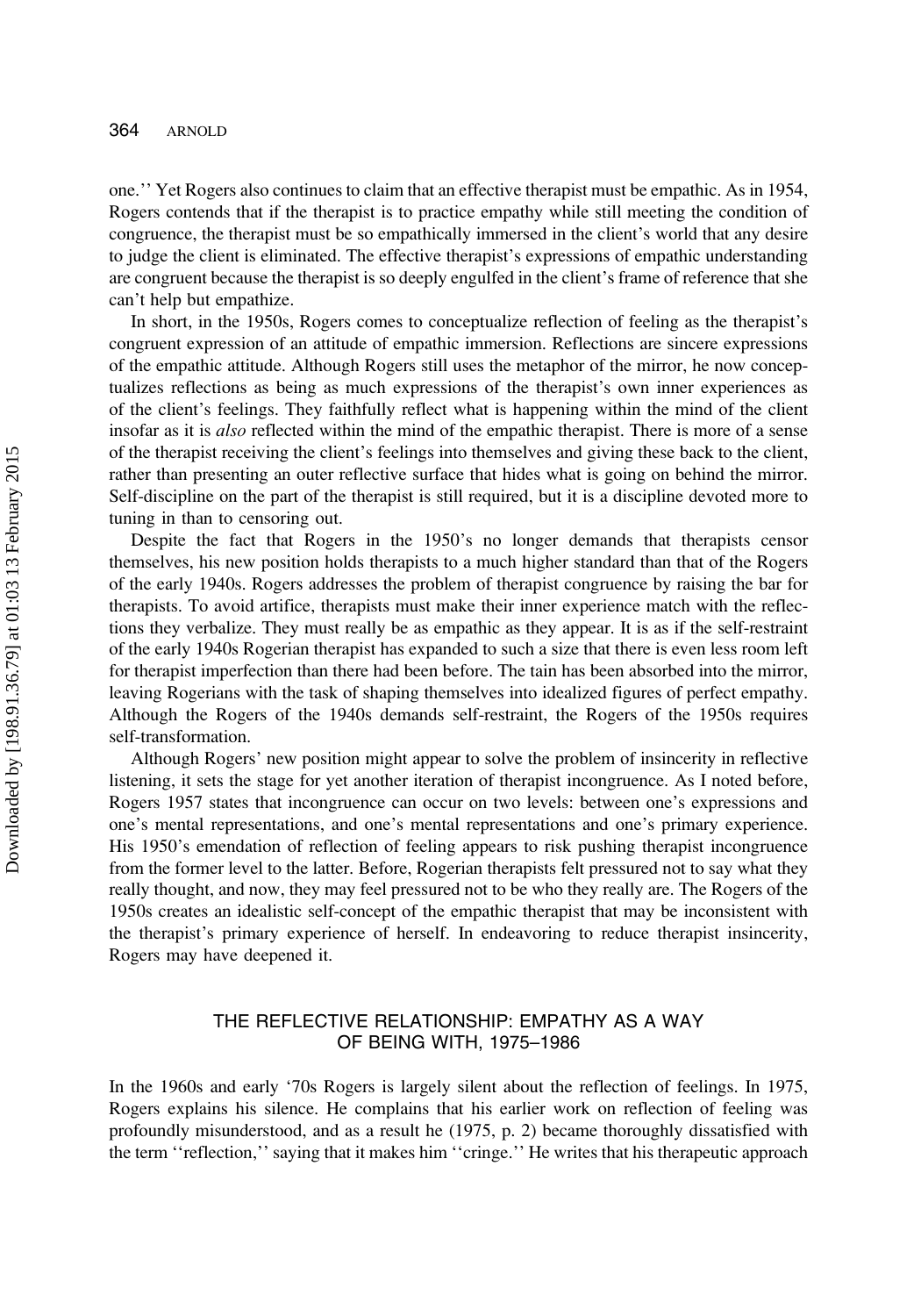is often misconstrued as a mechanical technique of repeating back the words that the client utters, when it is actually meant as an empathic way of being with another person. In essence, Rogers is indicating that his prior efforts to resolve the problem of insincerity in reflective listening had failed, and the problem had continued to grow. In fact, the procedure of reflection, as popularly understood, had become so tainted with insincerity that Rogers chose to stop referring to it in his writings. Instead, Rogers 1975 substitutes the term *empathic listening* (p. 3). By explicitly linking the concept of therapist empathy with the concept of listening, Rogers further closes the gap between the therapist's inner reactions to the client and their verbal utterances. Where there was formerly reflection of feeling (which may or may not be empathic) there is now a way of listening that is inherently empathic.

Rogers' conception of empathy shifts again in the 1975 paper. Here, he notes that empathy is not a *state*, but a *process*. He reconceptualizes empathy as an iterative relational process in which the therapist participates, rather than a process occurring within the mind of the therapist. Empathy is a way of being with another person. Empathic listening is inherently interactional, not an isolated state inside the mind of the therapist. It is not only an inner process, but a verbalizing of provisional understandings to the client, who then has the opportunity to amend or reject them. Insofar as the client's feedback better attunes the therapist to the client's inner process, empathic listening is something that the therapist and client do together. The client helps the therapist to listen better. Empathic listening is a shared activity—a kind of dance that therapist and client do together.

Rogers 1975 also changes his conception of the target of empathy. In his earlier work, he had advised therapists to reflect the client's feelings or emotional attitudes. However, in 1975, Rogers amends this recommendation, suggesting that the therapist should instead point to the vague ''felt meaning'' that the client experiences in the immediate moment (p. 3). In these passages, Rogers draws inspiration from his pupil and collaborator Eugene Gendlin (1962), who offers a philosophical rethinking of the therapy process that emphasizes the importance of tapping into the flow of the client's raw preconceptual experiencing in the immediate moment. For Gendlin, therapist responses work best when they draw the client's attention to murky or vaguely perceived meanings in the flow of their immediate experience. By 1975, Rogers has largely endorsed Gendlin's perspective and revises his view of empathy accordingly. Reading Rogers from an integrated Heideggarian-Gendlinian perspective, Sundararjan (1995) elaborates on this aspect of Rogers' late theory of reflection. According to Sundararjan (1995, p. 266), although Rogerian reflection seems to echo the client's speech, its function is to make room for the client's ''silence'': that which has not been said.

In a brief final paper on reflection of feelings, Rogers (1986) solidifies and further develops his 1975 points, revisiting more specifically reflection as a practice. Rogers 1986 can be considered Rogers' ultimate solution of the problem of the tain. Responding again to misconceptions of the reflection of feelings, Rogers 1986 asserts that his goal in responding to his clients is not to repeat their feelings, but to ascertain whether his understanding of their subjective experience is correct. Reflection is not the point. Rogers says clients' feelings back to them to make sure that he is getting them right. Accordingly, Rogers now contends that to be effective, a so-called reflection must include two implicit communications, in addition to the explicit restatement of the client's felt experiences. First, every reflection must include an implied question to the client: Is what I am saying now precisely accurate for you? Second, every reflection must include an implied invitation: If what I am saying is *not* precisely accurate for you, help me revise my perception so that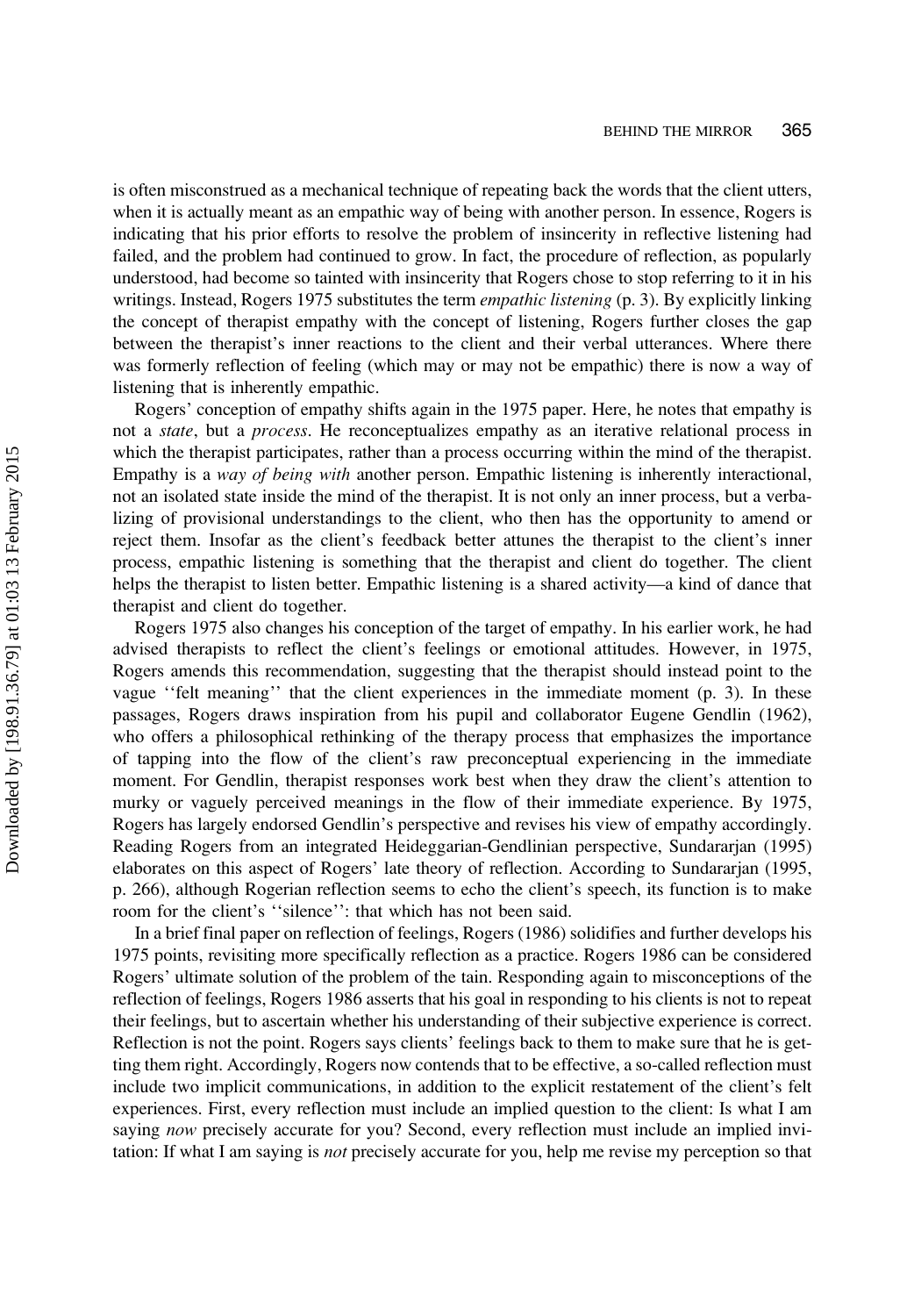it is closer to your own. These two implicit communications are dialogical hooks that pull the client into a discussion of what he or she is actually experiencing.

In short, Rogers 1986 develops a fully interactional conception of reflection of feelings. Reflection now is much more than just a paraphrasing or a restatement of feelings. It is now a definitively relational move that constitutes a moment in the process of sustaining an empathic relationship with a client. Reflection is a form of spontaneous self-expression that is motivated by the therapists' urge to dialogue with clients about how they currently understand clients' felt experience. If the therapist communicates a reflection while embodying an attitude that does *not* imply that the reflection is an invitation for client feedback, it will tend to be countertherapeutic. It will come across as a wooden, authoritarian technique, blocking the empathic relationship rather than carrying it forward. Because of Rogers' continued disenchantment with the term ''reflection'', he (p. 2) suggests that reflections be renamed ''testing understandings'' or ''checking perceptions.'' These phrasings are attempts to further transform the reflection of feeling into an interactional concept.

It might appear that the aforementioned formulation dispenses with the tain. After all, Rogers seems to be saying that there is no mirror. And if there is no mirror, there is no tain. A therapist who does not reflect need not concern themselves with any discrepancy between their reflections and their inner experience. However, the situation is considerably more complex. For Rogers notes that even if the therapist does not try to reflect but to test understandings, the client will perceive accurate testing understandings as reflections of his or her inner world. The client will feel reflected, even when the therapist does not intend to reflect. Indeed, Rogers goes on to reaffirm his old high standard, at this point 44 years old, that for therapy to be effective the therapist must offer understandings that are sensitively accurate enough for the client to experience the therapist as a ''clear and undistorted'' mirror (Rogers, 1986, p. 2). In short, Rogers, who died a year later in 1987, leaves his readers to ponder a kind of Zen koan. Rather than simplifying or dispensing with the tain, Rogers now elaborates it into a paradoxical therapeutic doublet. On the therapist's side of the doublet, the therapist offers testing understandings that invite feedback and dialogue. From the client's perspective, however, her or his inner world is precisely reflected. Reflection, here, refers not to the therapist's speech itself, but purely to how it is experienced by the client.

#### THE TAIN

Does Rogers' parting koan to therapists offer a solution to the problem of the tain? I would contend that the answer is a qualified yes, if his koan is carried forward in its implications. In his brief 1986 formulation, Rogers weaves densely together the opposing threads of therapist discipline and spontaneity, of attitude and technique, of therapist and client perspectives, and of interaction and inner experience, that run through his prior work. Regarding the discrepancy between the therapist's and client's perspectives on reflection, Rogers implies that these two perspectives are also interdigitated. It is precisely through the interactional process of making testing understandings available for client feedback that the therapist can perfect their empathic understanding so as to offer the most accurate reflections to the client that are possible. The tain makes the mirror possible.

Rogers' 1986 formulation includes two vital developments regarding his view of what must happen behind the therapeutic mirror. Whereas Rogers 1942 builds reflection on a massive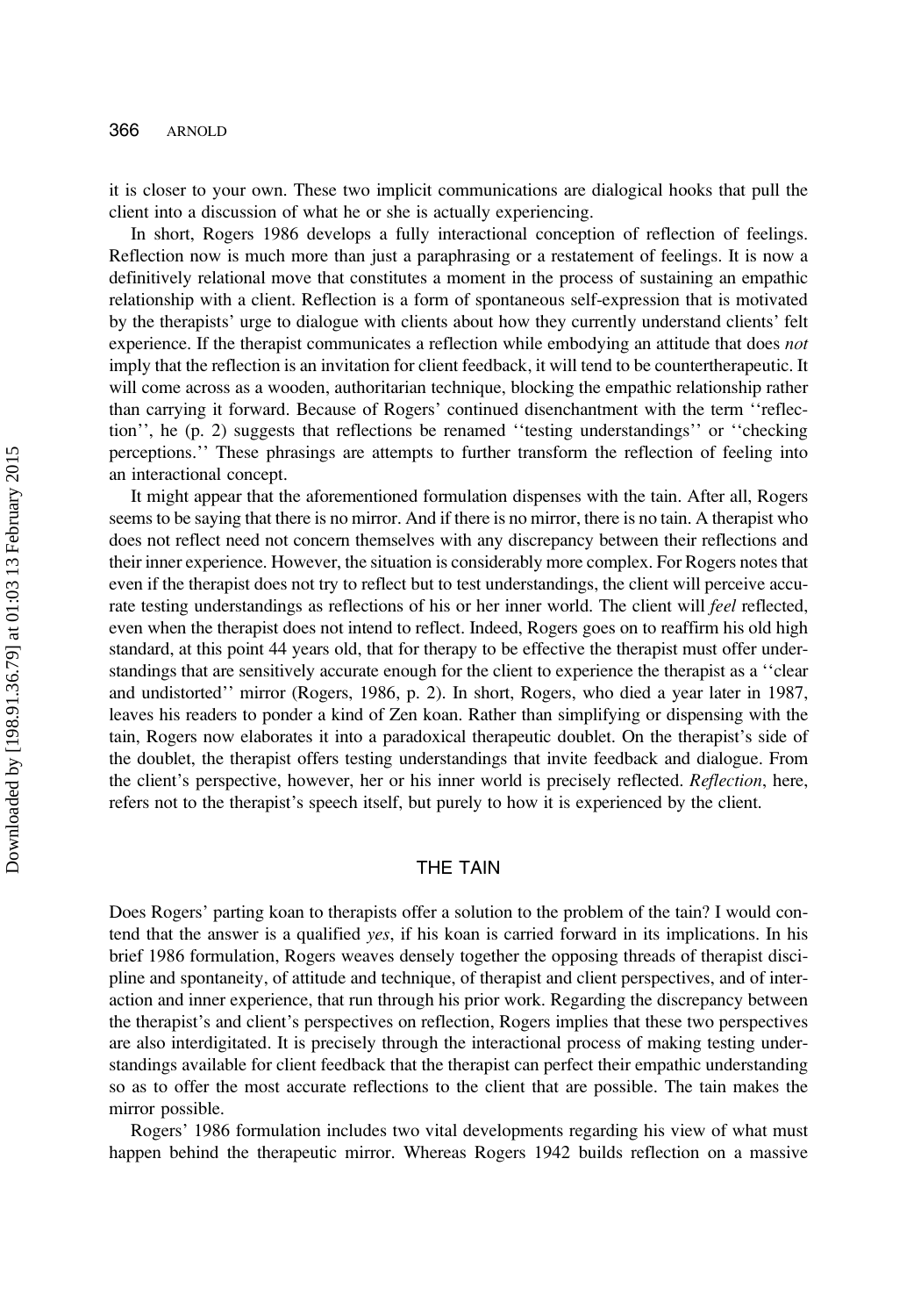incongruence in which the therapist quietly suppresses judgments and impulses, and Rogers 1949 demands that the therapist make her reflections sincere by embodying an empathic state, Rogers 1986 permits the therapist to be an authentic human being, mistakes and all. The Rogers of 1986 continues to empathize, but because the empathy is built on genuine engagement with the therapeutic relationship, it need not be forced. It emerges naturally as therapists verbalize whatever provisional understandings that they have and then revise these in response to feedback, in a series of increasingly precise reflections that gradually bring therapist and client closer together. Because the client is now a participant in the empathy process, there is less pressure for the therapist to attain a perfect mental state of absolute understanding, eliminating all of his or her insensitivities, judgments, and personal reactions. Although the therapist should still strive to convey accurate understanding, she can and should expect the client to correct reflections that are inaccurate. The 1986 Rogerian therapist has an ally in the quest for empathic understanding: the client. The therapist does not have to go it alone.

Furthermore, although Rogers' earlier writings convey the mirror as an ideal that the therapist is meant to deliberately strive to embody, Rogers 1986 does not. For Rogers 1986, the therapist must not try to be a mirror. Rather, therapists should aim to persistently and sensitively test their understandings in dialogue with the client, and if they do so well, as a natural but unintended outcome they will then tend to appear as mirrors to their clients. What is to the therapists a messy series of rough approximations appears to the client as a seamless surface of understanding. When the therapist's testing understandings are sufficiently precise, the therapeutic mirror will manifest in the client's perceptions. That reflective surface then provides a medium by which clients can become increasingly visible to themselves. Although the therapist's inner experience is of rough efforts to approximate the client's experiences rather than of a mirror, these two contrasting experiences of client and therapist work together to carry the empathic interaction forward. The therapeutic mirror and its tain are not only two sides of the same interaction, but two interlocking gears in the same engine. The dialectical tension between the therapist's persistent yet imperfect testing understandings and the client's experience of these as mirrors animates the empathic dialogue.

#### CLINICAL RECOMMENDATIONS FOR REFLECTION

I provide in the following a list of clinical recommendations, distilled from Rogers' work spanning 44 years, regarding the reflection of feelings.

- 1. Reflections should be directed to the emotional essence of what the client has expressed (Rogers & Wallen, 1946), and/or to the client's felt sense of their emerging experiencing (Rogers, 1975), rather than to concrete issues.
- 2. Reflections must congruently implement therapist attitudes of acceptance and empathy (Rogers, 1949, 1951, 1954, 1957).
- 3. Reflections are part of an empathic dialogue. Accordingly, they must include the implicit invitation for the client to check their accuracy with the client's inner felt experiencing, and to correct them if needed (Rogers, 1975, 1986).
- 4. Reflections may be safest when sculpted out of material drawn from the client's remarks, and when they further develop insights that have already begun to emerge in the client, rather than referring to feelings and attitudes that the client has not yet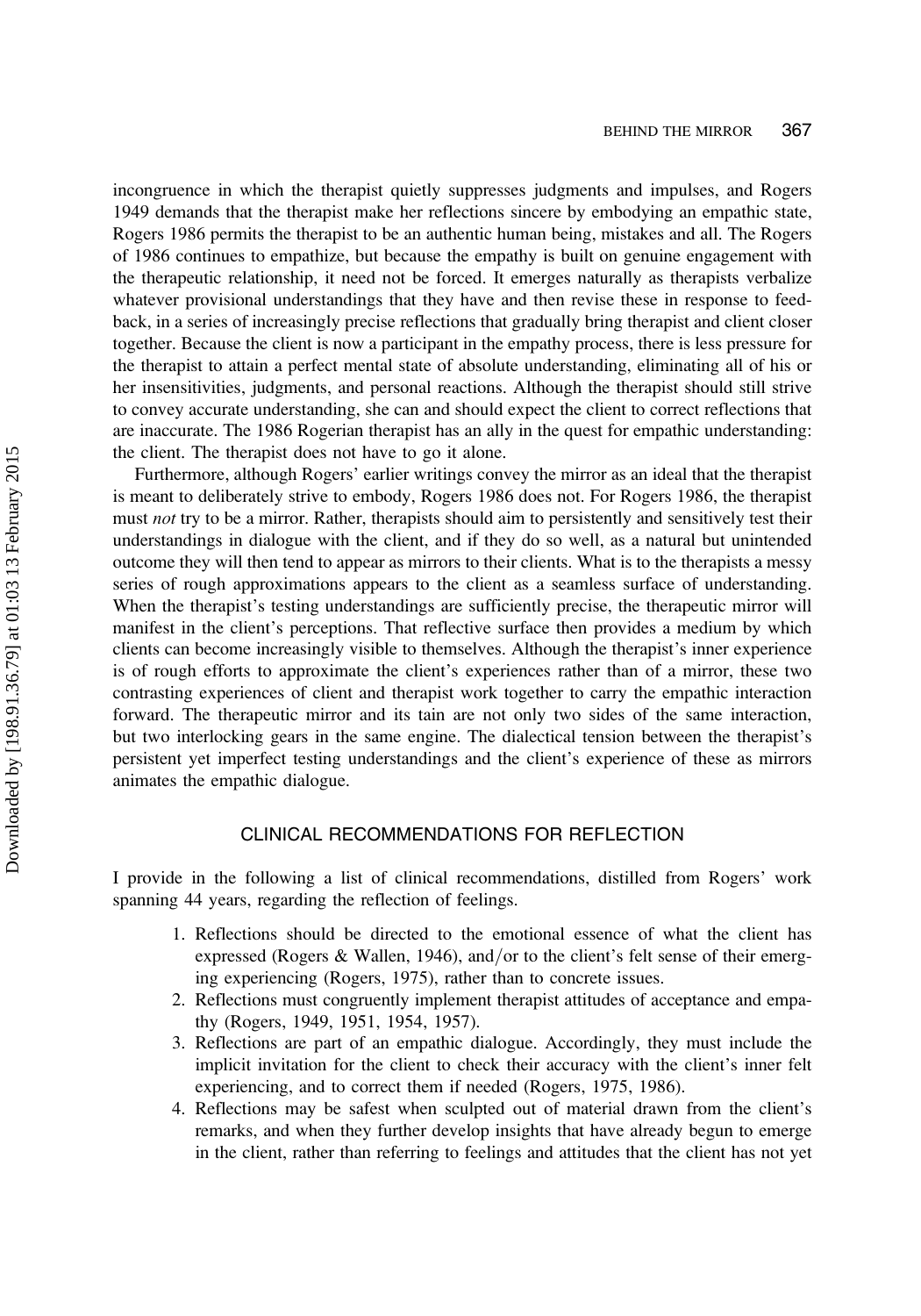expressed (Rogers, 1942). However, if the empathic dialogue has advanced to the point that client and therapist are in a shared altered state of consciousness ( $=$ empathy trance), therapist understandings may emerge naturally as remarks that may appear unrelated to what the client has explicitly said (Rogers, 1952, 1975).

- 5. To be in a position to effectively use reflections, the therapist may cultivate an empathic frame of mind (Rogers, 1950, 1951, 1952, 1954). If this underlying attitude is absent, reflections may be incongruent and, therefore, are unlikely to be effective.
- 6. Reflections are best couched in provisional rather than declarative form (Rogers, 1949, 1975, 1986).
- 7. Reflections should not interrupt the flow of the client's process (Rogers & Wallen, 1946).

## **PRÉCIS**

Close reading of Rogers' work reveals that contrary to popular misconceptions, reflection of feeling is not a mechanical repetition of the client's words. Rather, it is a sophisticated practice of therapeutic communication which was significantly reshaped as Rogers' thought passed through dialectical shifts generated by the tension between therapist sincerity and reflection of feeling. Rogers initially presented reflection as a neutral technique of clarification of feelings which demanded heavy inner restraint on the part of the therapist in the service of absolute fidelity to the client's frame of reference. Later, Rogers realized that this early version of reflection was problematic because the level of therapist restraint that it required could prevent the therapist from behaving sincerely with the client. In response to this dilemma, Rogers reframed reflection as a means of sincerely implementing therapist attitudes of empathy and acceptance. However, that formulation ultimately failed because it, too, seemed to foster insincerity by holding the therapist's attitude to an unrealistic standard. Rogers' ultimate solution to these dilemmas was to offer a relational conception of reflection as an interactive process of offering provisional empathic understandings and revising them in response to client corrections.

#### ACKNOWLEDGMENTS

I thank Zachary Daniel Arnold, Erica Schiller Freeman, and Banu İbaoğlu Vaughn for their very helpful feedback on aspects of this article.

#### **REFERENCES**

- Elkins, D. N. (2009). Humanistic psychology: A clinical manifesto. Colorado Springs, CO: University of the Rockies Press.
- Ellingham, I. (1999). Carl Rogers' 'congruence' as an organismic, not a Freudian concept. Person Centered Review, 6, 121–140.

Freud, S. (1900). The interpretation of dreams. In J. Strachey (Ed.), The standard edition of the complete psychological works of Sigmund Freud (Vols. 4 & 5). London, England: Hogarth Press.

Brodley, B. (1999). The actualizing tendency concept in client-centered theory. Person Centered Journal, 6(2), 108–119. Cissna, K. N., & Anderson, R. (1994). The 1957 Martin Buber—Carl Rogers dialogue, as dialogue. Journal of Humanistic Psychology, 34, 11–45.